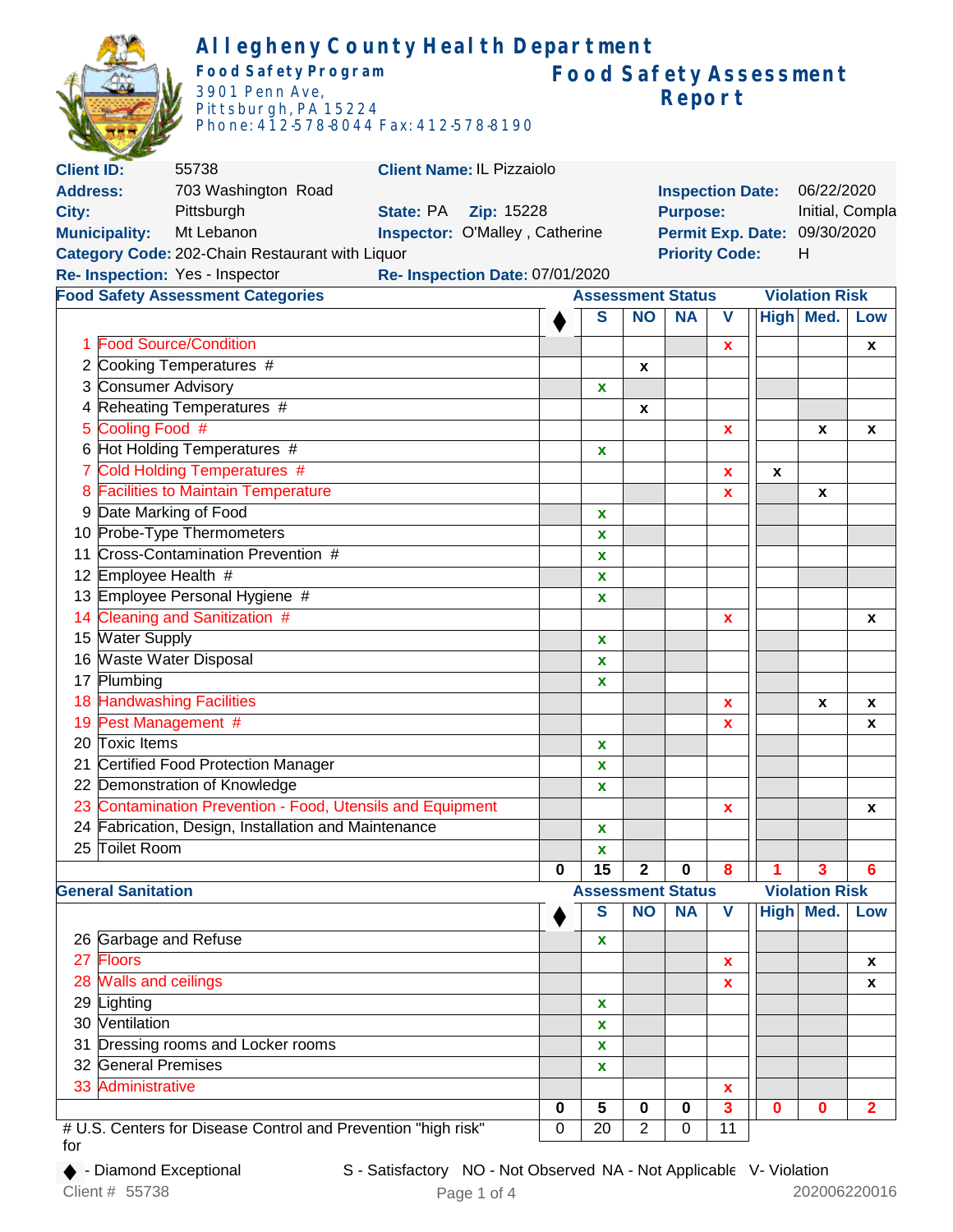

## **Allegheny County Health Department Food Safety Program**

3901 Penn Ave, Pittsburgh, PA 15224 Phone: 412-578-8044 Fax: 412-578-8190

|                                       |                                     | <b>Inspection Details</b>                                                                                                                                                                                                                                                                                                                                                                                                                                                                                                                                                                                                                                                                      |                        |                        |  |  |  |  |  |
|---------------------------------------|-------------------------------------|------------------------------------------------------------------------------------------------------------------------------------------------------------------------------------------------------------------------------------------------------------------------------------------------------------------------------------------------------------------------------------------------------------------------------------------------------------------------------------------------------------------------------------------------------------------------------------------------------------------------------------------------------------------------------------------------|------------------------|------------------------|--|--|--|--|--|
|                                       | Inspector Name: O'Malley, Catherine |                                                                                                                                                                                                                                                                                                                                                                                                                                                                                                                                                                                                                                                                                                | <b>Balance Amount:</b> | \$0.00                 |  |  |  |  |  |
| <b>Placarding:</b>                    | Inspected & Permitted               |                                                                                                                                                                                                                                                                                                                                                                                                                                                                                                                                                                                                                                                                                                | <b>Contact:</b>        | <b>Ronald Molinuro</b> |  |  |  |  |  |
| <b>Start Time:</b>                    | 01:50:00 PM                         | End Time: 04:15:00 PM                                                                                                                                                                                                                                                                                                                                                                                                                                                                                                                                                                                                                                                                          | <b>Phone:</b>          | (412) 344-4123         |  |  |  |  |  |
| <b>Violation:</b><br><b>Comments:</b> |                                     | 1 Food Source/Condition<br>*LOW RISK*                                                                                                                                                                                                                                                                                                                                                                                                                                                                                                                                                                                                                                                          |                        |                        |  |  |  |  |  |
| <b>Food Code Section(s):</b>          |                                     | -White plastic bulk storage containers are not labeling with their contents.<br>301                                                                                                                                                                                                                                                                                                                                                                                                                                                                                                                                                                                                            |                        |                        |  |  |  |  |  |
| <b>Corrective Action:</b>             |                                     | Label bulk containers                                                                                                                                                                                                                                                                                                                                                                                                                                                                                                                                                                                                                                                                          |                        |                        |  |  |  |  |  |
|                                       |                                     |                                                                                                                                                                                                                                                                                                                                                                                                                                                                                                                                                                                                                                                                                                |                        |                        |  |  |  |  |  |
| <b>Violation:</b><br><b>Comments:</b> |                                     | <b>5 Cooling Food</b><br>*MEDIUM RISK**<br>-Meatballs, made earlier today, were in covered plastic containers in the walk-in cooler in the<br>basement and were measuring at 58°F. Corrected during inspection. Meatballs were removed<br>from the plastic containers and pt onto a flat metal sheet and returned to the walk-in cooler.<br>-Cooked vegetables, carrots and string beans, were sitting out after being cooked and blanched<br>in ice water. The carrots were measuring at 66°F and the string beans were measuring at 71°F.<br>The cook moved the vegetables into the walk-in cooler downstairs.<br>*LOW RISK*<br>-Facility lacks cooling charts for the prepared foods items. |                        |                        |  |  |  |  |  |
| <b>Food Code Section(s):</b>          | 304                                 |                                                                                                                                                                                                                                                                                                                                                                                                                                                                                                                                                                                                                                                                                                |                        |                        |  |  |  |  |  |
| <b>Corrective Action:</b>             |                                     | Cool food from 135° F to 70° F or below within 2 hours and from 70° F to 41° F in an additional 4<br>hours, total cooling time not to exceed 6 hours.                                                                                                                                                                                                                                                                                                                                                                                                                                                                                                                                          |                        |                        |  |  |  |  |  |
| <b>Corrective Action:</b>             |                                     | Use an ice bath with frequent stirring of the food.                                                                                                                                                                                                                                                                                                                                                                                                                                                                                                                                                                                                                                            |                        |                        |  |  |  |  |  |
| <b>Corrective Action:</b>             |                                     | Use approved means such as blast chillers or adding ice to a condensed food.                                                                                                                                                                                                                                                                                                                                                                                                                                                                                                                                                                                                                   |                        |                        |  |  |  |  |  |
| <b>Corrective Action:</b>             |                                     | Cool cooked foods in uncovered metal containers 4 inches or less in depth or in pieces smaller<br>than 4 pounds.                                                                                                                                                                                                                                                                                                                                                                                                                                                                                                                                                                               |                        |                        |  |  |  |  |  |
| <b>Corrective Action:</b>             |                                     | Cool foods prepared from ambient ingredients to 41° F within 4 hours.                                                                                                                                                                                                                                                                                                                                                                                                                                                                                                                                                                                                                          |                        |                        |  |  |  |  |  |
| <b>Corrective Action:</b>             |                                     | Monitor cooling temperatures of leftover food or foods prepared in advance                                                                                                                                                                                                                                                                                                                                                                                                                                                                                                                                                                                                                     |                        |                        |  |  |  |  |  |
| <b>Corrective Action:</b>             |                                     | Record cooling temperature on charts                                                                                                                                                                                                                                                                                                                                                                                                                                                                                                                                                                                                                                                           |                        |                        |  |  |  |  |  |
| <b>Corrective Action:</b>             |                                     | Retain cooling charts for at leat 30 days                                                                                                                                                                                                                                                                                                                                                                                                                                                                                                                                                                                                                                                      |                        |                        |  |  |  |  |  |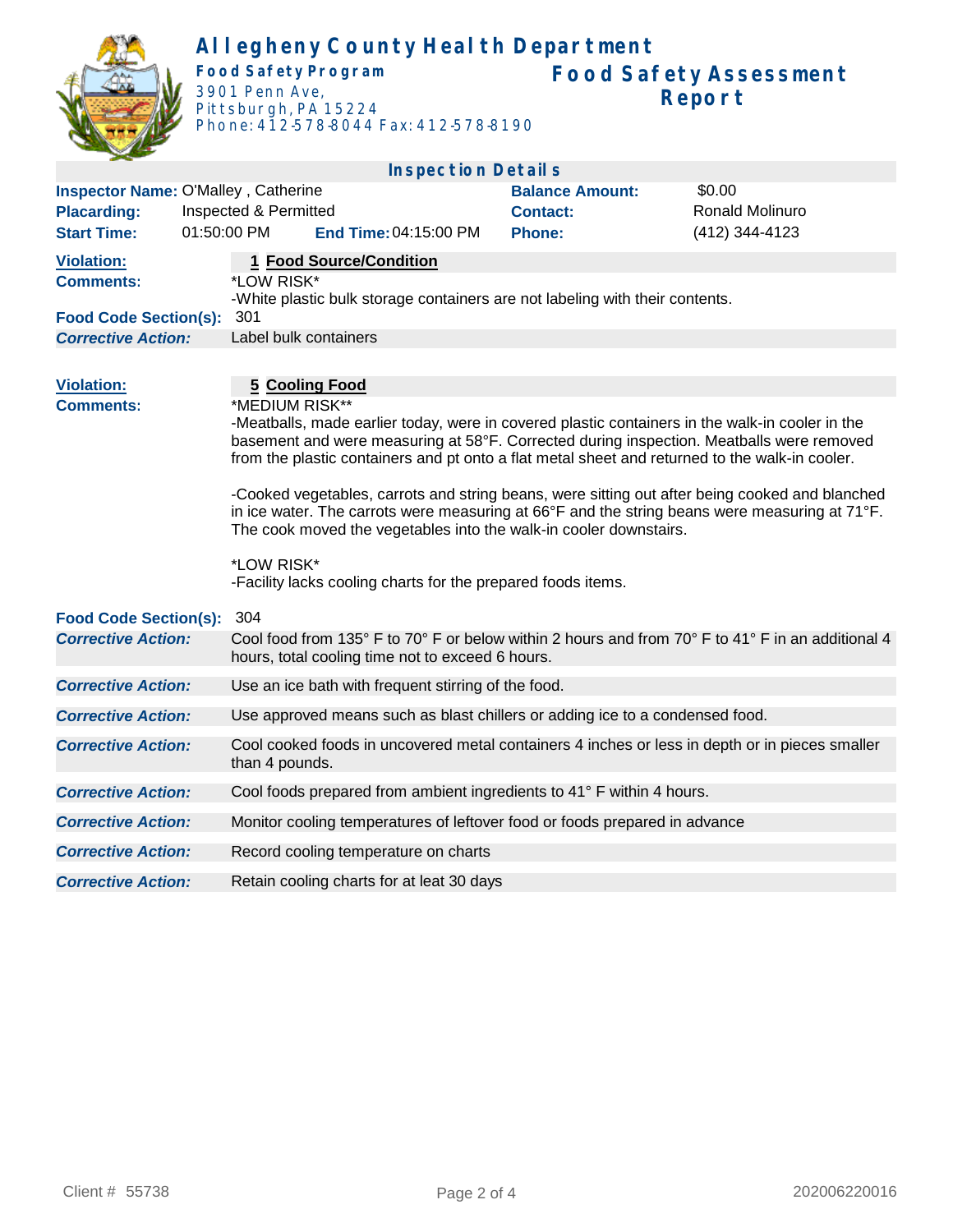|                                                           | Allegheny County Health Department                                                                                                                                                                                          |  |  |  |  |  |
|-----------------------------------------------------------|-----------------------------------------------------------------------------------------------------------------------------------------------------------------------------------------------------------------------------|--|--|--|--|--|
|                                                           | <b>Food Safety Program</b><br><b>Food Safety Assessment</b><br>3901 Penn Ave,<br>Report<br>Pittsburgh, PA 15224<br>Phone: 412-578-8044 Fax: 412-578-8190                                                                    |  |  |  |  |  |
| <b>Violation:</b>                                         | <b>7 Cold Holding Temperatures</b>                                                                                                                                                                                          |  |  |  |  |  |
| <b>Comments:</b>                                          | *HIGH RISK***<br>-Tomatoes, cheese, and leafy greens in the preparation cooler are measuring between 48°F and<br>$50^{\circ}$ F.                                                                                            |  |  |  |  |  |
|                                                           | -Two types of lasagna sitting in metal trays on top of the preparation cooler, not in the wells, is<br>measuring at 72°F.                                                                                                   |  |  |  |  |  |
|                                                           | -Raw chicken in the two door glass front cooler in the kitchen is measuring at 44°F in a covered<br>plastic container.                                                                                                      |  |  |  |  |  |
| <b>Food Code Section(s):</b>                              | Note: The lids of all of the preparation coolers were open during the inspection in a hot kitchen<br>with an ambient temperature of 95°F on the cook line.<br>303                                                           |  |  |  |  |  |
| <b>Corrective Action:</b>                                 | Food must be held at 41° F or below                                                                                                                                                                                         |  |  |  |  |  |
| <b>Corrective Action:</b>                                 | Discard or remove food from sale                                                                                                                                                                                            |  |  |  |  |  |
|                                                           |                                                                                                                                                                                                                             |  |  |  |  |  |
| <b>Violation:</b>                                         | 8 Facilities to Maintain Temperature                                                                                                                                                                                        |  |  |  |  |  |
| <b>Comments:</b>                                          | *MEDIUM RISK**                                                                                                                                                                                                              |  |  |  |  |  |
| <b>Food Code Section(s):</b>                              | -Beverage air two door blast unit has an ambient temperature of 46°F. The ambient temperature<br>of of the kitchen near the back door is 85°F.<br>303                                                                       |  |  |  |  |  |
| <b>Corrective Action:</b>                                 | Provide enough conveniently located, approved, properly operating refrigeration units to assure<br>the maintenance and cooling of foods at required temperatures.                                                           |  |  |  |  |  |
|                                                           |                                                                                                                                                                                                                             |  |  |  |  |  |
| <b>Violation:</b>                                         | <b>14 Cleaning and Sanitization</b>                                                                                                                                                                                         |  |  |  |  |  |
| <b>Comments:</b>                                          | *LOW RISK*<br>-In use wiping rags are not stored in sanitizer buckets in between uses.                                                                                                                                      |  |  |  |  |  |
|                                                           | -Green film on the edge of the deflector panel in the ice machine.                                                                                                                                                          |  |  |  |  |  |
|                                                           | -Walls in the prep area in the basement and by the dish machine need to be cleaned (Old food<br>debris in the preparation area and mold on the wall behind the dish machine in the basement due<br>to lack of ventilation). |  |  |  |  |  |
| <b>Food Code Section(s):</b><br><b>Corrective Action:</b> | 312<br>Store wiping cloths, between uses in required concentration of approved chemical sanitizer.                                                                                                                          |  |  |  |  |  |
|                                                           |                                                                                                                                                                                                                             |  |  |  |  |  |
| <b>Corrective Action:</b>                                 | Clean and maintain non-food-contact surfaces of equipment                                                                                                                                                                   |  |  |  |  |  |
| <b>Violation:</b>                                         | <b>18 Handwashing Facilities</b>                                                                                                                                                                                            |  |  |  |  |  |
| <b>Comments:</b>                                          | *MEDIUM RISK**<br>-Hand washing sink in the dish washing station lacks soap and paper towels.                                                                                                                               |  |  |  |  |  |
|                                                           | *LOW RISK*<br>-Hand washing sinks in the basement lack reminder/notice for employees to wash their hands.                                                                                                                   |  |  |  |  |  |
| <b>Food Code Section(s):</b>                              | 317                                                                                                                                                                                                                         |  |  |  |  |  |
| <b>Corrective Action:</b>                                 | Provide soap and sanitary towels or hand drying device near sink                                                                                                                                                            |  |  |  |  |  |
| <b>Corrective Action:</b>                                 | Post notice directing employees to wash and clean hands                                                                                                                                                                     |  |  |  |  |  |